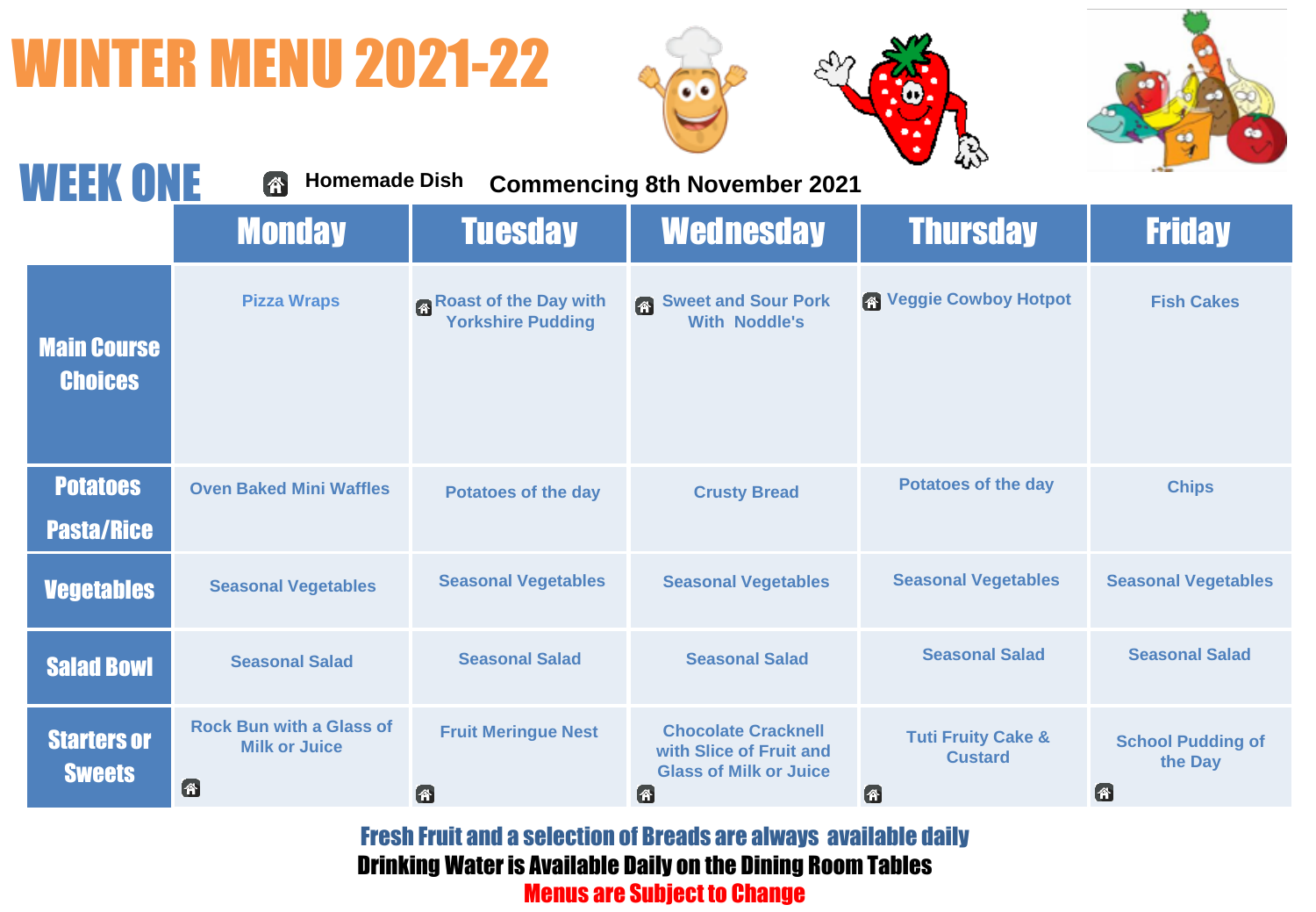### WINTER MENU 2021-22







#### $M\Gamma$ **Homemade Dish**

|                                      | <b>Monday</b>                                                                  | <b>Tuesday</b>                                              | <b>Wednesday</b>                                                        | <b>Thursday</b>                 | <b>Friday</b>                                   |
|--------------------------------------|--------------------------------------------------------------------------------|-------------------------------------------------------------|-------------------------------------------------------------------------|---------------------------------|-------------------------------------------------|
| <b>Main Course</b><br><b>Choices</b> | <b>6</b> Chicken Pasta Bake                                                    | <b>Roast of the Day with</b><br><b>13 Yorkshire Pudding</b> | <b>Mince &amp; Dumpling</b><br>舒                                        | <b>Curry of the day</b><br>图    | <b>Breaded Fish Portion</b>                     |
| <b>Potatoes Pas</b><br>ta / Rice     | <b>Crusty Bread</b>                                                            | <b>Potatoes of the day</b>                                  | <b>Potatoes of the day</b>                                              | <b>Wholemeal Rice</b>           | <b>Chips</b>                                    |
| <b>Vegetables</b>                    | <b>Seasonal Vegetables</b>                                                     | <b>Seasonal Vegetables</b>                                  | <b>Seasonal Vegetables</b>                                              | <b>Seasonal Vegetables</b>      | <b>Seasonal Vegetables</b>                      |
| <b>Salad Bar</b>                     | <b>Seasonal</b><br><b>Salad</b>                                                | <b>Seasonal</b><br><b>Salad</b>                             | <b>Seasonal</b><br><b>Salad</b>                                         | <b>Seasonal</b><br><b>Salad</b> | <b>Seasonal</b><br><b>Salad</b>                 |
| <b>Starters or</b><br><b>Sweets</b>  | <b>Fruity Muffin with a</b><br><b>Glass of Milk or Juice</b><br>$ \mathbf{A} $ | <b>Fruity Rice Pudding</b>                                  | <b>Chocolate and</b><br>pear Sponge with<br><b>Chocolate Sauce</b><br>公 | <b>Assorted Cup Cakes</b><br>图  | <b>School Pudding of the</b><br><b>Day</b><br>俗 |

Fresh Fruit and a selection of Breads are always available daily Drinking Water is Available Daily on the Dining Room Tables Menus are Subject to Change